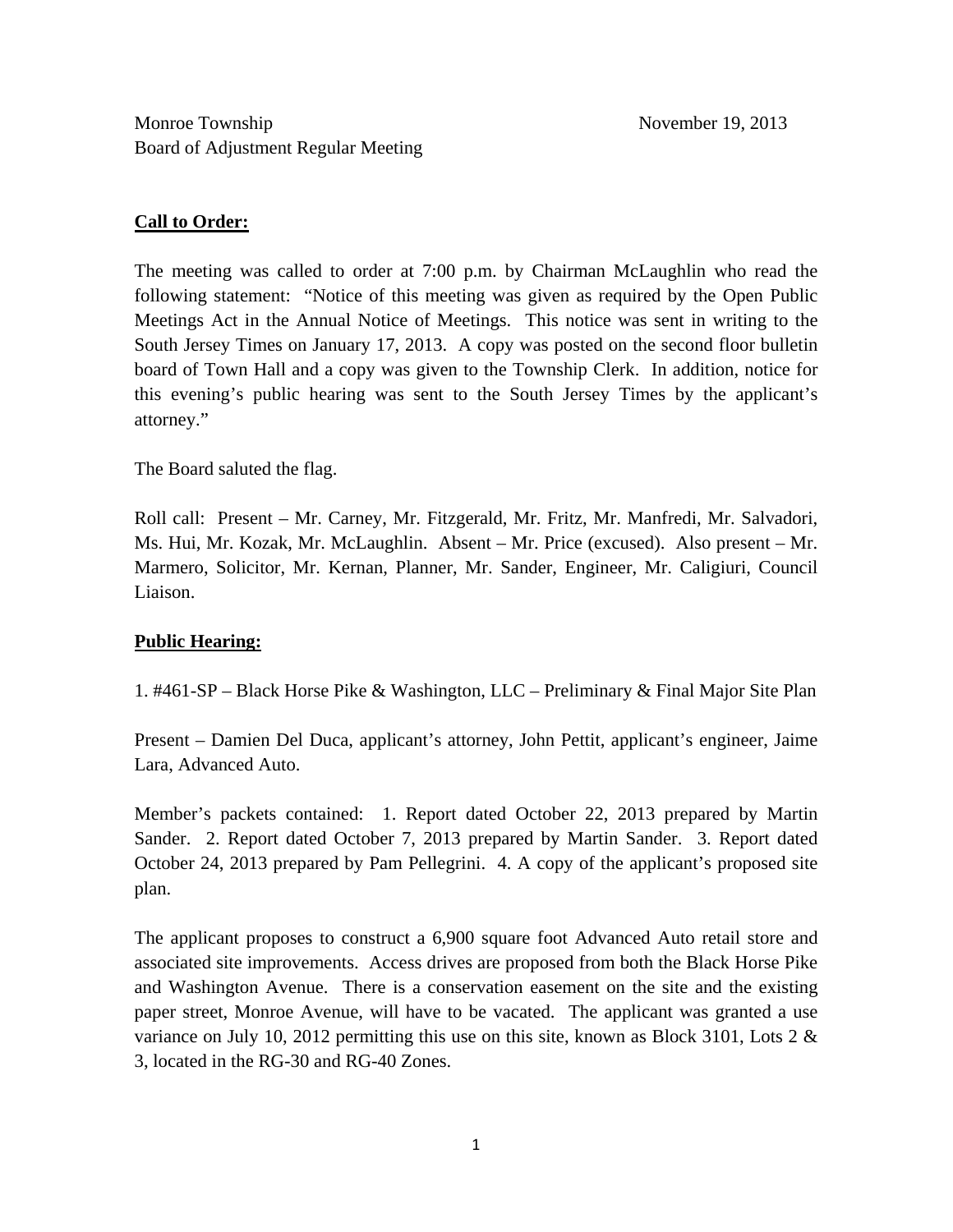#### **Public Hearing: (continued)**

1. #461-SP – Black Horse Pike & Washington, LLC (continued)

Mr. McLaughlin asked Mrs. Farrell if the application contained the necessary information to be deemed complete. Mrs. Farrell stated that the applicant is requesting several submission waivers. Mr. Sander commented that the following submission waivers must be granted by the Board in order to deem the application complete; the first is from providing the contours two hundred feet beyond the property line, the second is from providing contours beyond the paved portion of the tract, the third is from providing the location of all existing lights, signs, and driveways within one hundred feet of the property, and from providing a written description of the proposed operations of the building. Mr. Sander stated that he did not have any problem with the Board granting the waivers with the exception of the applicant providing the written description of the operations of the building including the number of employees, the hours of operation, etc.

Mr. Del Duca stated that they would provide a written description of the operation of the building as a condition of approval. He noted that they gave testimony as to the operation of the building when they appeared before the Board for the use variance and those are stated in the resolution of approval. He stated they will confirm those statements this evening and provide it in a written form as well. Mr. Marmero reviewed the three submission waivers for the Board. Motion by Mr. Salvadori, seconded by Mr. Fitzgerald to grant the submission waivers and deem application #461-SP complete. Roll call vote: Ayes – Mr. Salvadori, Mr. Fitzgerald, Mr. Carney. Nays – Mr. Fritz, Mr. Manfredi, Ms. Hui, Mr. McLaughlin. Abstentions – Zero. 3 ayes, 4 nays, motion failed.

Mr. Del Duca asked if they could present some testimony with regard to the waiver request for the Board's consideration. Mr. McLaughlin asked the Board and stated that he would accept testimony with regard to the waiver request. Mr. Pettit was sworn in by Mr. Marmero. Mr. Pettit displayed an existing conditions aerial photograph for the Board which was marked as Exhibit A-1. He stated the aerial shows the boundaries of the site in question and the surrounding area. He also displayed the same aerial photograph but with a superimposed image of the proposed Advanced Auto building which was marked as Exhibit A-2. Mr. Pettit testified that they have submitted a survey of the property which shows all the contours and grading and felt that that information was sufficient for the Board's review. They are not doing anything beyond the site; all development is taking place on the site which is the reason they did not feel it was necessary to provide the contours beyond the site limits. The same reasons are true for providing the surrounding lighting, signs, and driveways offsite.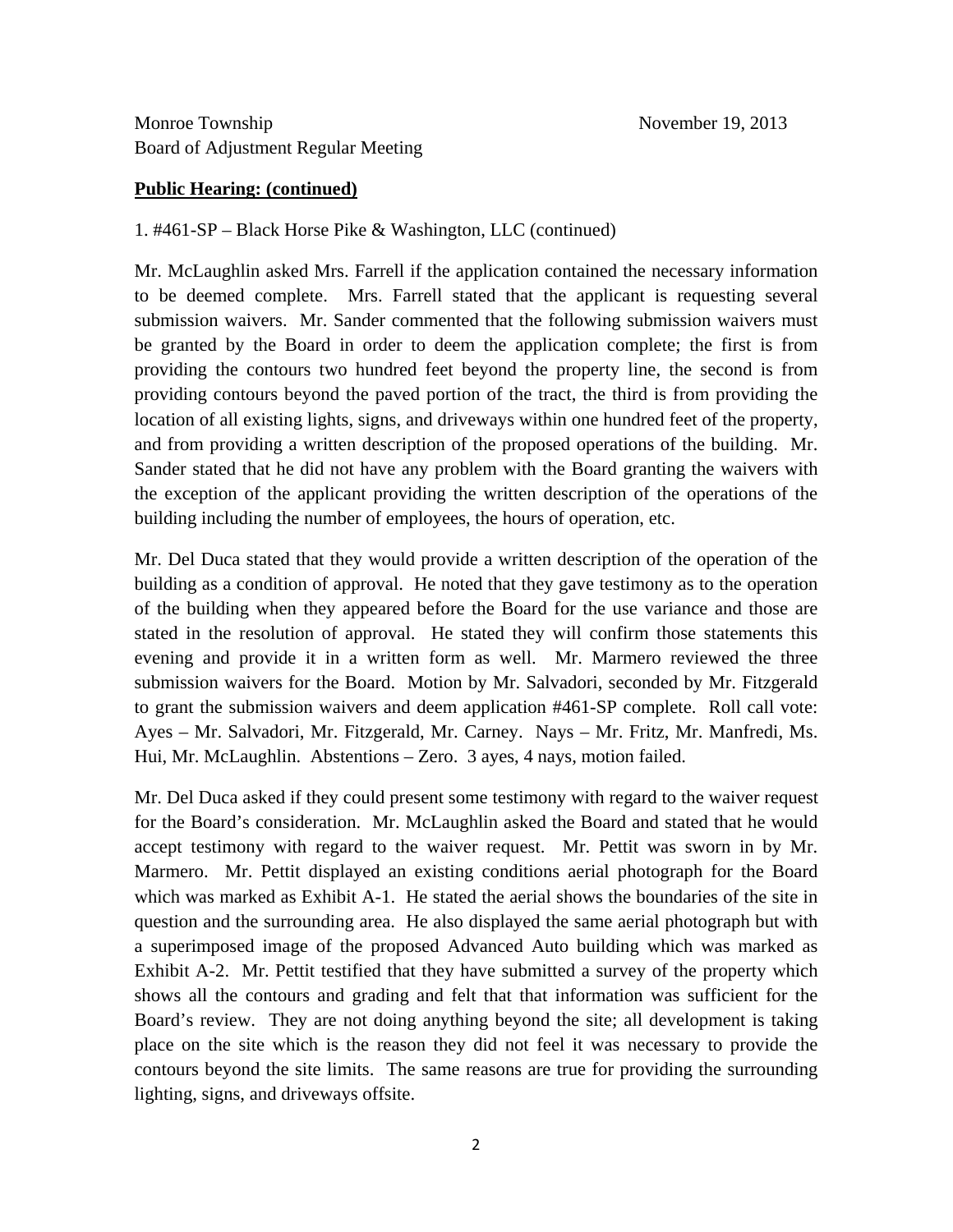#### **Public Hearing: (continued)**

#### 1. #461-SP – Black Horse Pike & Washington, LLC (continued)

With regard to the written description of the operations of the building, Mr. Del Duca stated that they would seek a temporary waiver from that requirement as they will submit those as a condition of approval. In addition, Mr. Lara is present to reaffirm those operations that were provided at the use variance. Mr. Marmero stated that based on the testimony with regard to the waiver request the Board can make another motion to deem the application complete. Motion by Mr. Salvadori, seconded by Mr. Fitzgerald to grant the waivers and deem application #461-SP complete. Roll call vote: Ayes – Mr. Salvadori, Mr. Fitzgerald, Mr. Carney, Mr. McLaughlin. Nays – Mr. Fritz, Mr. Manfredi, Ms. Hui. Abstentions – Zero. 4 ayes, 3 nays, motion passed.

Mr. Del Duca stated that they were before the Board in July of 2012 and the applicant was granted use variance approval. The property is located in the RG-30 and RG-40 Zones. Due to the properties being located in these zones, they have noticed for a variance with regard to maximum impervious coverage; however Ms. Pellegrini's report indicates that because this is a commercial use and the use variance was granted, the standards for the RG-C zone should apply which would alleviate the need for the variance. In the RG-30 zone, twenty percent impervious coverage is permitted; they are requesting twenty-seven percent. In the RG-40 zone thirty-five percent is permitted and they are proposing just over thirty-five percent impervious coverage. The combined impervious coverage overall being proposed is just over thirty-one percent. The RG-C zone permits a maximum impervious coverage of seventy percent. The applicant complies with all of the other bulk requirements regardless of the zone standards used. They do require and are requesting several waivers; the first for the number of parking spaces, the ordinance requires forty-six parking spaces and the applicant is proposing thirty-nine spaces, in addition, the ordinance states the size of the parking spaces should be ten by twenty; however it allows the size to be reduced to nine by eighteen. There is a paper street, Monroe Avenue, which will need to be vacated by town council; that of course will be a condition of approval.

Mr. Pettit testified as to his credentials as a licensed professional engineer and planner. He gave a brief overview of the existing conditions and the surrounding area. Mr. Pettit identified the area of proposed development on the first exhibit as well as the surrounding properties and the Black Horse Pike. He displayed a presentation plan depicting the layout of the site plan and other features of the proposal which was marked as Exhibit A-3. The layout is almost identical to the one presented at the use variance.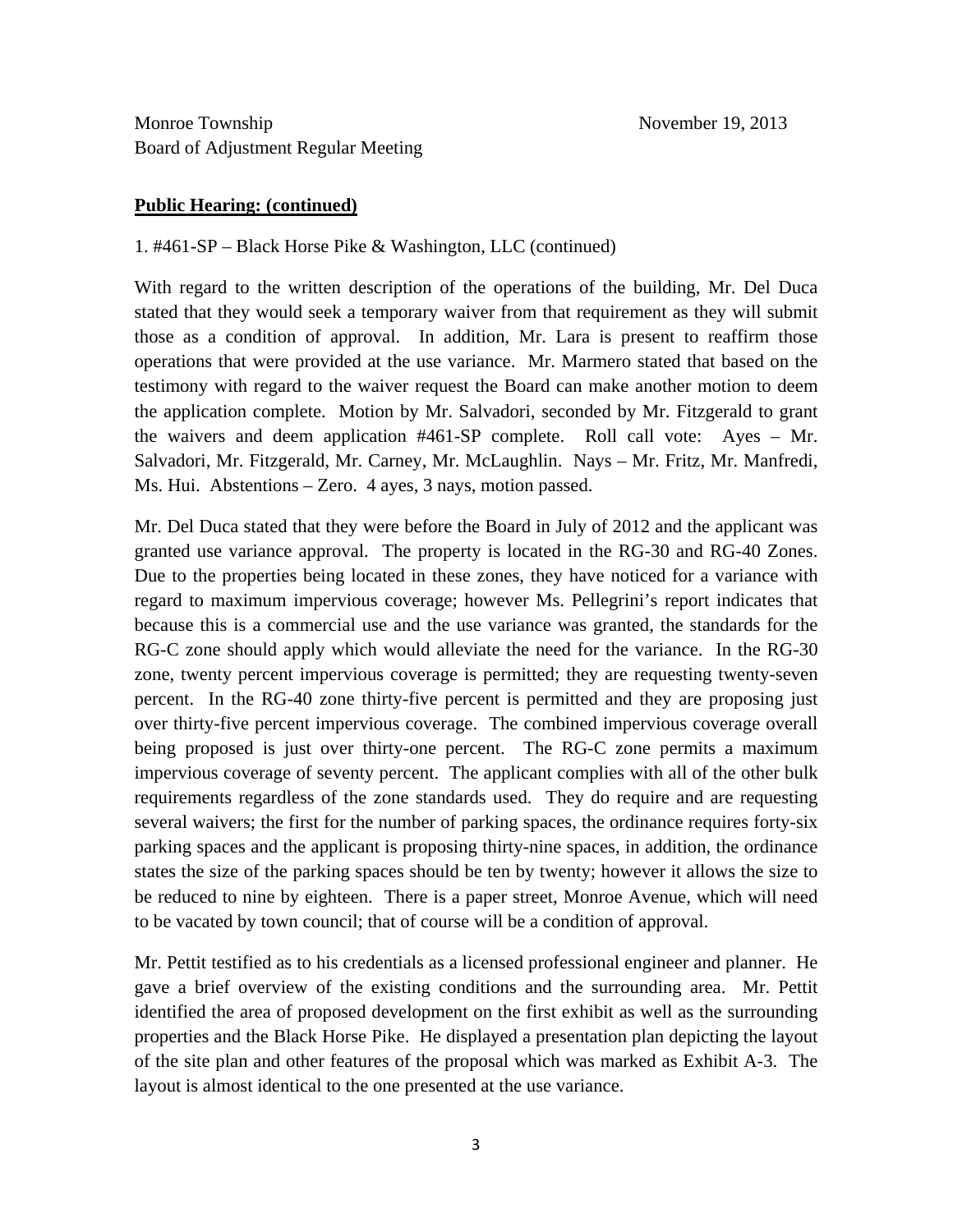#### **Public Hearing: (continued)**

### 1. #461-SP – Black Horse Pike & Washington, LLC (continued)

With regard to the parking spaces, the spaces in front of the building will all be ten by twenty; the other regular parking spaces are being requested to be reduced to the nine by eighteen. There is extensive landscaping being proposed around the perimeter of the site, they do maintain the required twenty-five foot buffer. The light standards are proposed at sixteen feet and will meet the required illumination. There are three stormwater basins proposed on the one acre site due to Pinelands requirements. They originally submitted the plan with one infiltration basin to the right of the building which would discharge into the existing wetlands; however the Pinelands wanted the infiltration spread across the site. They added two shallow basins in order to comply with the Pinelands requirements. The property owner of Lot 4 was concerned about part of one of the basins being located next to his property in the buffer. They spoke with the Pinelands and they are permitted to eliminate the "finger" of that proposed basin which runs along the property line in the buffer with Lot 4 so that the basin will be located just along Washington Avenue. If the plan is approved they will revise the plan and resubmit the plan to the Pinelands with the change to that basin and buffer area.

Delivery vehicles and trash removal vehicles will enter and exit the site from the Black Horse Pike access drives. Mr. Lara will testify that deliveries usually occur once or twice a week during off peak hours. No delivery vehicles or trash removal vehicles will be permitted to enter or exit the site via Washington Avenue. Mr. Kozak asked how they would be stopped from entering or exiting on Washington Avenue. Mr. Del Duca replied that the delivery trucks come from the company and they will be informed that they must adhere to those requirements when entering and exiting the site. The same will apply to the trash removal company used to remove trash from the site. Mr. Caligiuri inquired as to the distance of the basin next to Lot 4. Mr. Pettit stated that the basin is within the twentyfive foot buffer and is approximately eighteen inches deep. Mr. Caligiuri commented that he didn't see the need for that particular basin to extend along the property line with Lot 4 since there seemed to be adequate basin space to infiltrate the site. Mr. Pettit agreed and stated that he did say they spoke to the Pinelands with regard to that basin and they are permitted to remove the portion of the basin along that property line within the buffer and they will revise the plans and resubmit to the Pinelands. There are two pylon signs being proposed, one at Washington Avenue and one at the Black Horse Pike, they both conform to the ordinance; they are twenty foot high with the sign area being forty-eight square feet. One façade sign is proposed; that sign being one hundred square feet which conforms to the ordinance as well. All of the signs are internally illuminated.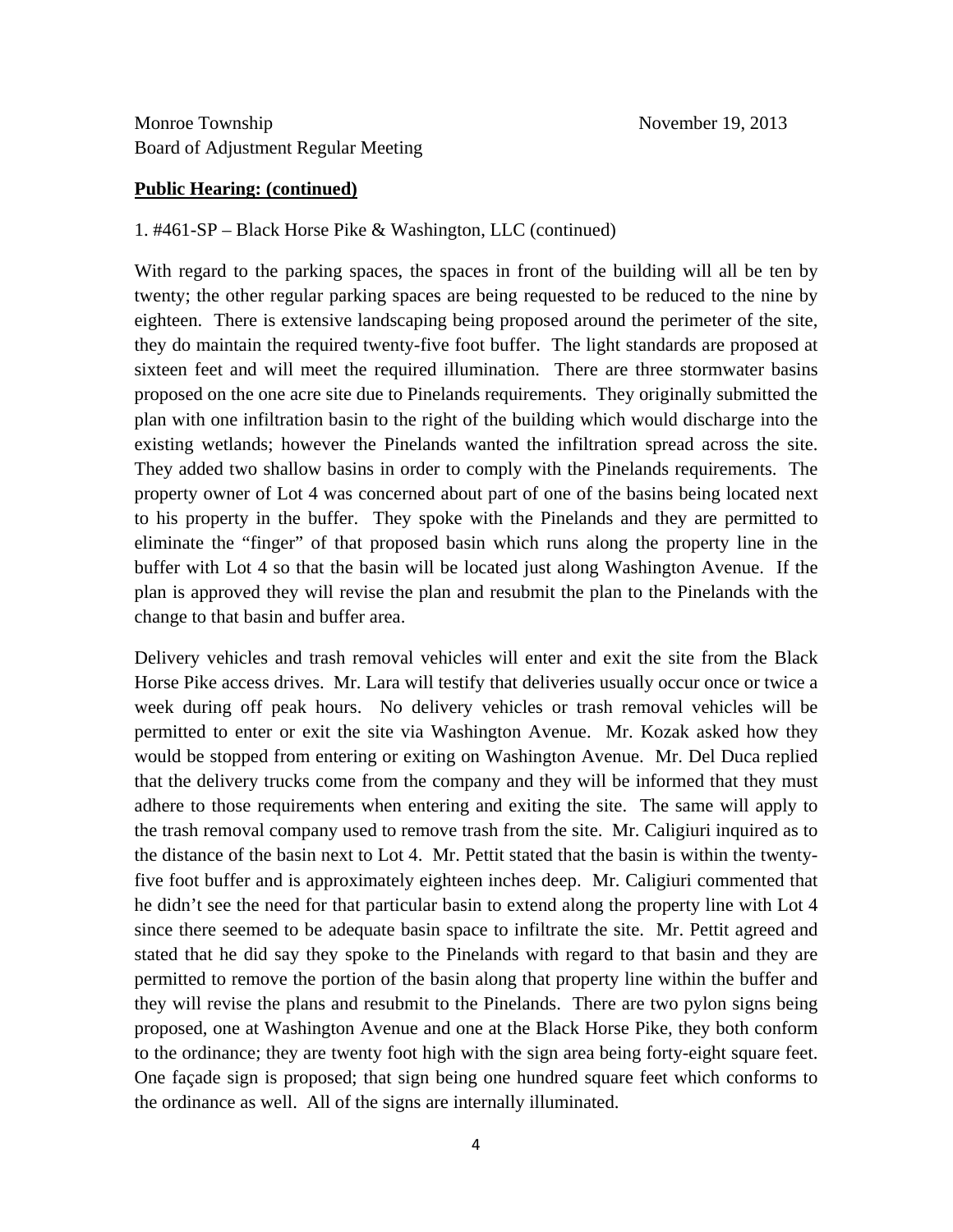### **Public Hearing: (continued)**

### 1. #461-SP – Black Horse Pike & Washington, LLC (continued)

There were design waivers being requested for the plantings in the buffer; however now that they are pulling part of that basin out of the buffer, they should be able to comply with the required plantings within the buffer and they will work with the Board's planner as to that issue. A waiver is being requested from providing sidewalk along both the Black Horse Pike and Washington Avenue since there aren't any sidewalks in the area and they would not connect to anything. A waiver is required from identifying all trees greater than five inches in diameter on the site. They do show the limits of clearing and the silt fence and they will try to maintain as many of the existing trees as possible. The final design waiver is from providing compensatory plantings.

Mr. Del Duca asked Mr. Pettit to discuss the conservation easement. Mr. Pettit replied that the conservation easement is in place to protect the existing wetlands; that easement will be recorded. The site does require NJDOT approval and a copy of that approval will be submitted to the Board. Mr. Kozak asked if the one pylon sign at the Washington Avenue location could be eliminated since that is the residential area and there wouldn't be any impact from the sign. Ms. Hui expressed her concern with regard to the close proximity of the access drive to the Washington Avenue intersection. Mr. Del Duca stated that this is an unusual lot configuration since they do not own the property on the corner. There are corner clearance requirements they must meet with the NJDOT and they do comply with those requirements. Mr. Pettit stated that it is approximately two hundred and twenty feet to the corner from the center of their driveway. Mr. Fritz asked if the proposed signs will be changeable copy signs or will they be proposed as changeable copy in the future. Mr. Pettit stated that they are not proposed as changeable copy signs; the signs will be internally illuminated.

Mr. Lara was sworn in by Mr. Marmero. He stated that he is the real estate manager for Advanced Auto and largely responsible for site selection. This site will be a typical Advanced Auto store similar to those in other locations in New Jersey. The hours of operation will be Monday through Saturday from 7:00 a.m. to 9 p.m. and Sunday from 9:00 a.m. to 7:00 p.m. There will be eight to ten employees working per shift with a total of about fourteen employees. Deliveries generally take place once or twice a week during off peak hours. Deliveries are made by tractor trailer. No auto repairs are offered at this location. They do some complimentary services such as changing wiper blades or batteries. They do recycle motor oil at no charge and all the oil is contained in EPA approved tanks above ground inside the store and removed by a certified recycler.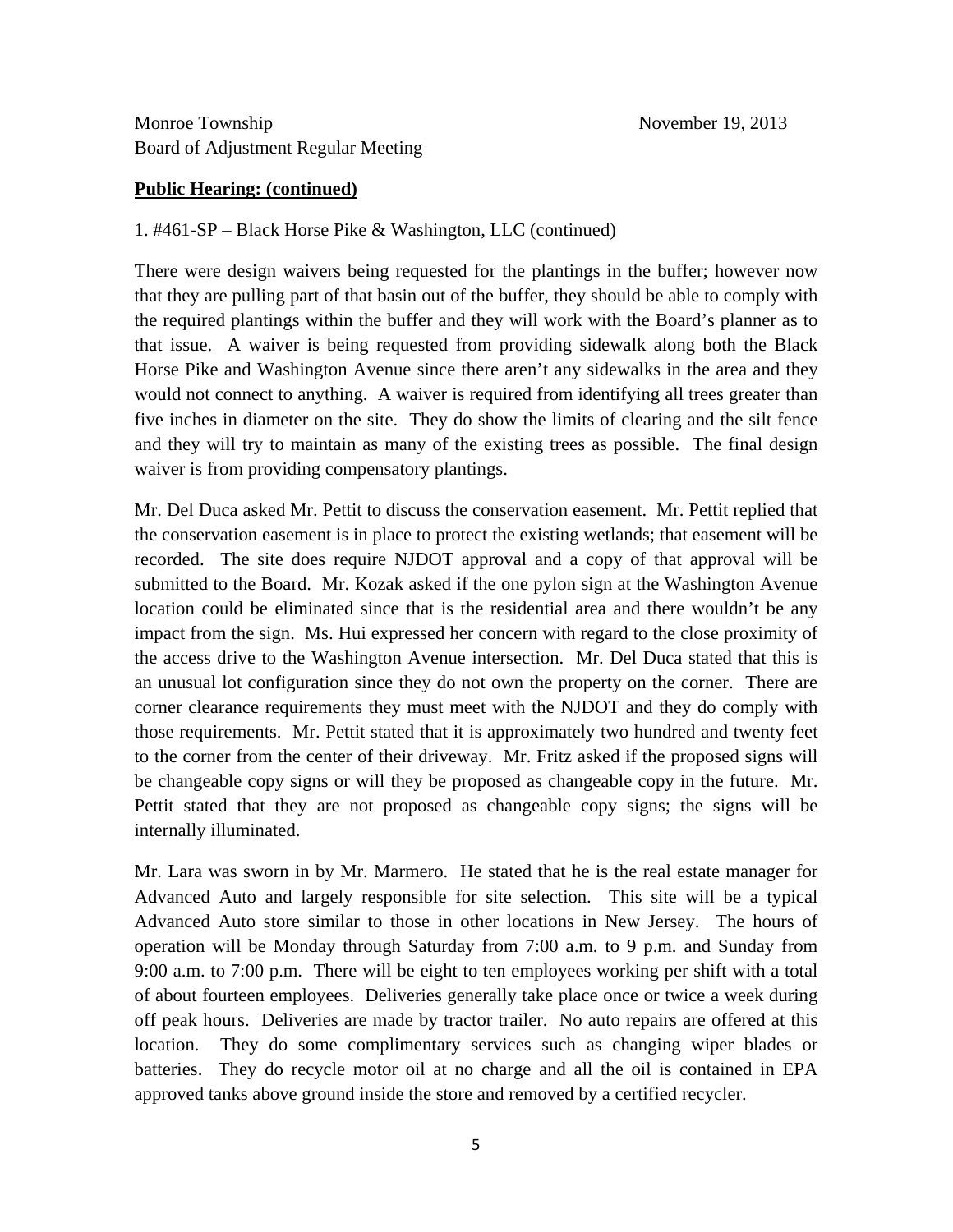### **Public Hearing: (continued)**

1. #461-SP – Black Horse Pike & Washington, LLC (continued)

When they sell a battery, they do require that the old battery be returned. There is a core charge that is returned to the customer when a battery is returned and properly recycled. With regard to the number of parking spaces, thirty-nine parking spaces are proposed. Mr. Lara testified that there are more than enough parking spaces for a typical Advanced Auto store. They typically only require about twenty-eight spaces. He also stated that the reduced size of the parking spaces to nine by eighteen is an adequate size for the needs of Advanced Auto.

Ms. Hui asked why the applicant is requesting the waiver for sidewalk along Washington Avenue and the Black Horse Pike. Mr. Del Duca replied that they thought it would be impractical to provide sidewalks at this location since there aren't any sidewalks in the area and nothing to connect them to. He also stated that they do not own the corner property at the Black Horse Pike so the sidewalk would not extend across that property. Ms. Hui stated that she thought the sidewalk along Washington Avenue would be practical since it's a residential area and there might be some residents that would walk to the store. Mr. Lara replied that most people will drive to the store especially if they need a part for their car so they can have the car there for reference of the parts needed. Ms. Hui restated that she thought there should be sidewalk on Washington Avenue and that is was okay that it did not go all the way to the Black Horse Pike since they did want to encourage people to walk on the pike. Mr. Kozak asked Mr. Lara if it was possible to eliminate the sign at the Washington Avenue entrance. Mr. Lara stated he would have to check with the corporate office but thought it might be possible. He asked if they would possibly scale the size of the sign down on Washington Avenue. Mr. Del Duca suggested a monument sign instead of a twenty foot high pylon sign. The Board was in agreement with that suggestion.

Mr. Kernan reviewed his report for the Board. He stated the applicant has reaffirmed their testimony from the use variance with regard to the operation of the auto parts store. He asked if the area where battery changes take place could be on the side of the building instead of the front of the building if the Board was in agreement with that suggestion. Mr. Lara testified that they could designate the side parking area for battery changes. Mr. Kernan stated that they did look at it as a commercial use and used the RG-C requirements with regard to the lot coverage; however just to cover all bases the variances should be granted for impervious lot coverage using the existing zoning.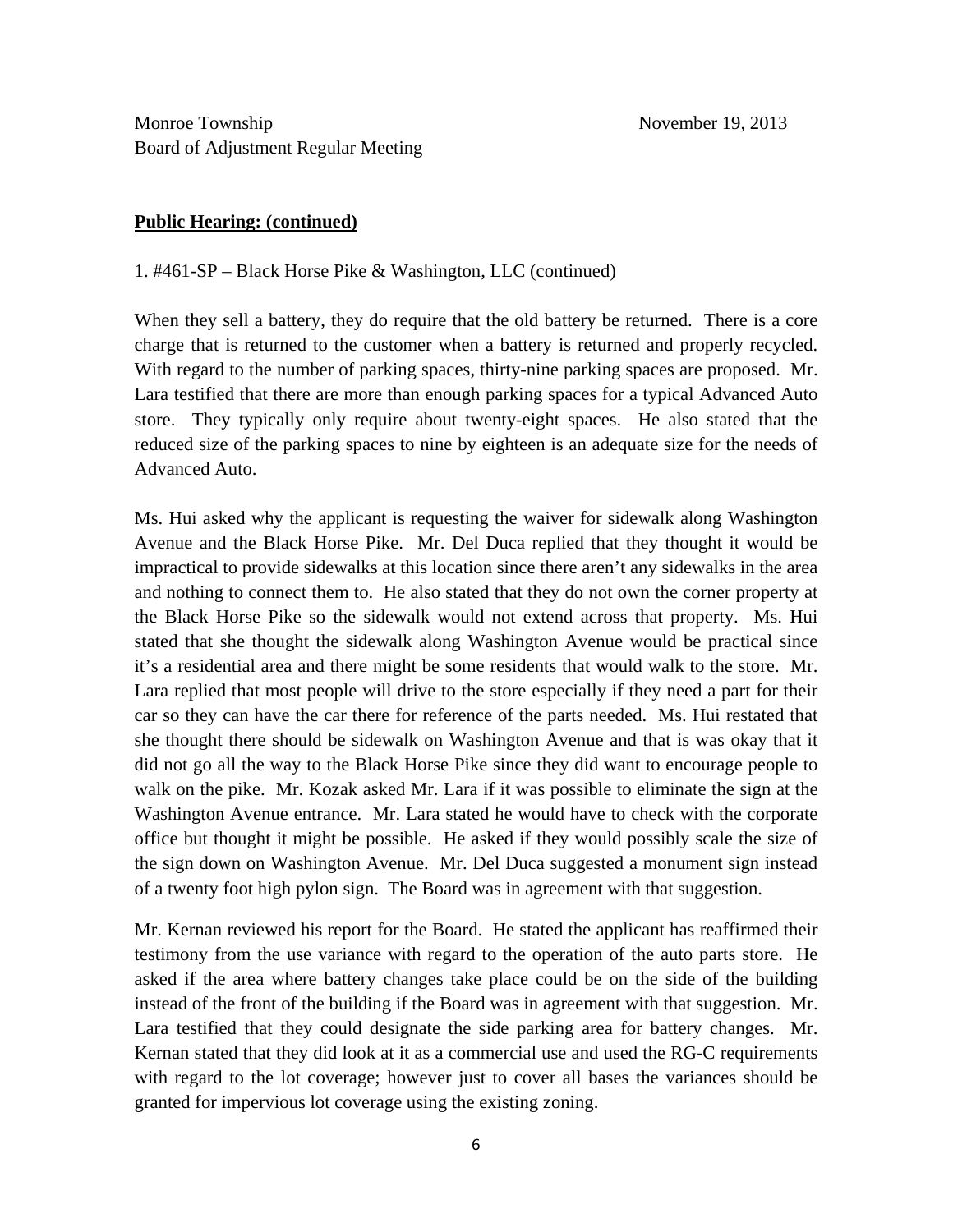#### **Public Hearing: (continued)**

### 1. #461-SP – Black Horse Pike & Washington, LLC (continued)

There has been discussion about the sidewalk and Mr. Kernan stated he would leave it to the Board as to which frontages if any should have sidewalk; however if sidewalk is not provided there should be a sidewalk donation in lieu of the construction of sidewalk which is in the code. A waiver is being requested to allow a reduction in the number of parking spaces; Mr. Kernan stated he was satisfied that there are more than enough parking spaces for this use. The reduction in size of some of the spaces is also acceptable.

With regard to the buffer, Mr. Kernan's report indicates what the composition of the buffer should be in accordance with the ordinance. The plan as presented does not conform to the ordinance for buffer plantings; however Mr. Pettit did testify that they will be removing a portion of the basin from the buffer so they should be able to comply. He did not recommend the waiver from that requirement. Mr. Kernan agreed that a smaller monument sign at the Washington Avenue entrance is more suitable to the area. He asked Mr. Pettit to revise the plan with regard to the façade signage and clarify the size of the proposed sign. Mr. Kernan supported the waiver request with regard to identifying all the trees five inches in diameter or more since the Pinelands is making them go above and beyond for their stormwater management areas so that more area is needed to be cleared. Mr. Kernan stated that if they clear beyond the limits proposed on the plan the applicant will incur a penalty. That will be monitored and inspected by the Township engineer. The applicant has agreed to comply with the other minor comments under general comments. With regard to the COAH fee, Mr. Del Duca indicated that they will comply with whatever the State law is at the time of requesting permits. Mr. Kozak commented that there is a large tree on the corner of Washington Avenue, he wasn't sure if it was on the applicant's property or the MMUA's property, and he wondered if they would keep that tree. Mr. Del Duca thought it looked like it was partially on their property but it was hard to tell. Mr. Kernan also stated that fencing should be provided along the property line with Lot 4; he suggested a split rail fence. The applicant agreed to that suggestion.

With regard to sidewalk, Mr. Fritz asked what the designation of Sidewalk Area 1 meant in Mr. Kernan's report. Mr. Kernan replied that area one is a higher priority area for sidewalk and fee is greater as well. Mr. Marmero stated that he has the information on the sidewalk areas and the fees associated; Sidewalk Area 1 would require a \$20.00 per linear foot donation if the sidewalk is waived. Mr. Marmero stated that the Board's options are to require the sidewalk, waive the requirement of sidewalk, or allow them to make a contribution in lieu of providing the sidewalk.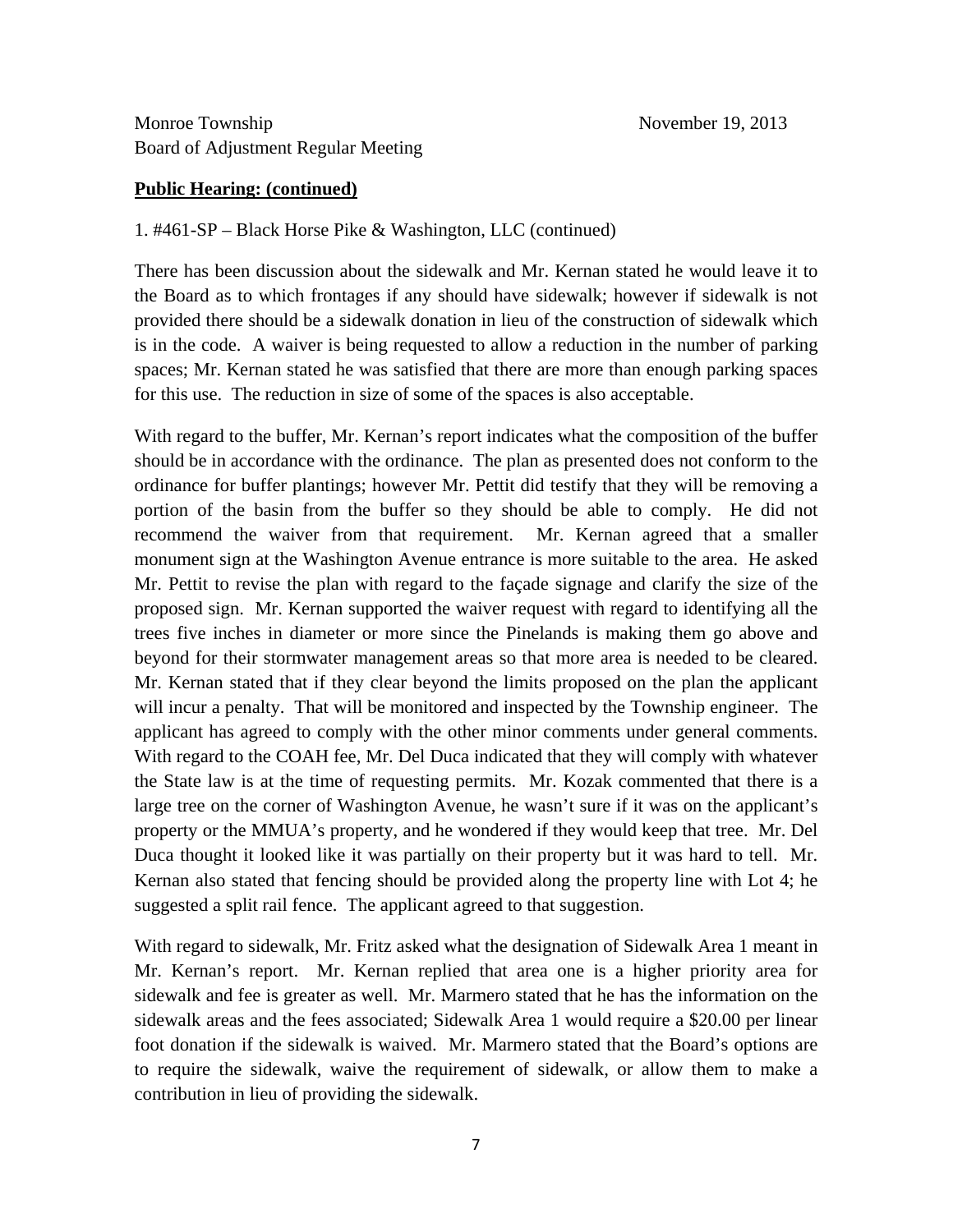#### **Public Hearing: (continued)**

#### 1. #461-SP – Black Horse Pike & Washington, LLC (continued)

Mr. Fritz stated he thought sidewalk should be provided along Washington Avenue. Mr. McLaughlin commented that there isn't any sidewalk to connect it to. Mr. Manfredi stated that there is sidewalk out there or there was, it's just covered up. Ms. Hui suggested that the sidewalk could be constructed along the Washington Avenue frontage up to the driveway and turn into the site to connect to their pavement at the front of the store and not extend the sidewalk on the other side of the driveway since it will not connect to anything. Mr. Del Duca stated that they are in agreement to install the sidewalk along Washington Avenue and into their site and then waiving the contribution for the balance. The Board felt the contribution would be required in lieu of providing the sidewalk along the Black Horse Pike. Mr. Kernan stated that the contribution for the frontage along the Black Horse Pike would be approximately \$3,080.00; he did not feel that a contribution would be necessary for the area on the other side of the access drive on Washington Avenue since they agreed to extend the sidewalk onto their site which is probably a greater area then the remainder on the other side of the driveway. Mr. Manfredi commented that if the MMUA puts sidewalk on their piece of property on the corner then there will be a gap if they don't provide sidewalk on the other side of their driveway. Mr. Sander commented that there was a reasonable trade off for the applicant to bring the sidewalk into their property as opposed to extending on the other side of the driveway. He asked if the MMUA is going to put sidewalk on the corner. Mr. Manfredi stated they might and somebody might want to get the bus there on the corner. Mrs. Farrell stated that she thought the State owned that property. Mr. Del Duca stated that it was given to the MMUA by the State but the State has reversionary rights to the property. He commented that the applicant will comply with whatever the Board wants with regard to the sidewalk. The Board stated that they wanted the applicant to install sidewalk along all of his property on Washington Avenue and make the contribution in lieu of sidewalk for the Black Horse Pike frontage; as a result the sidewalk will not extend into the site.

Mr. Sander reviewed his report for the Board. He stated that Monroe Avenue must be vacated by Council as a condition of approval. He stated that based on the minutes from the use variance, the applicant's engineer agreed to provide a traffic impact report to address the concerns of the Board with regard to truck circulation and deliveries. Mr. Del Duca stated that the resolution of approval for the use variance does not indicate that such a report was required with the site plan application. Mr. Sander also asked the applicant to address his concerns with regard to the maneuvering throughout the site by the trash trucks and tractor trailers.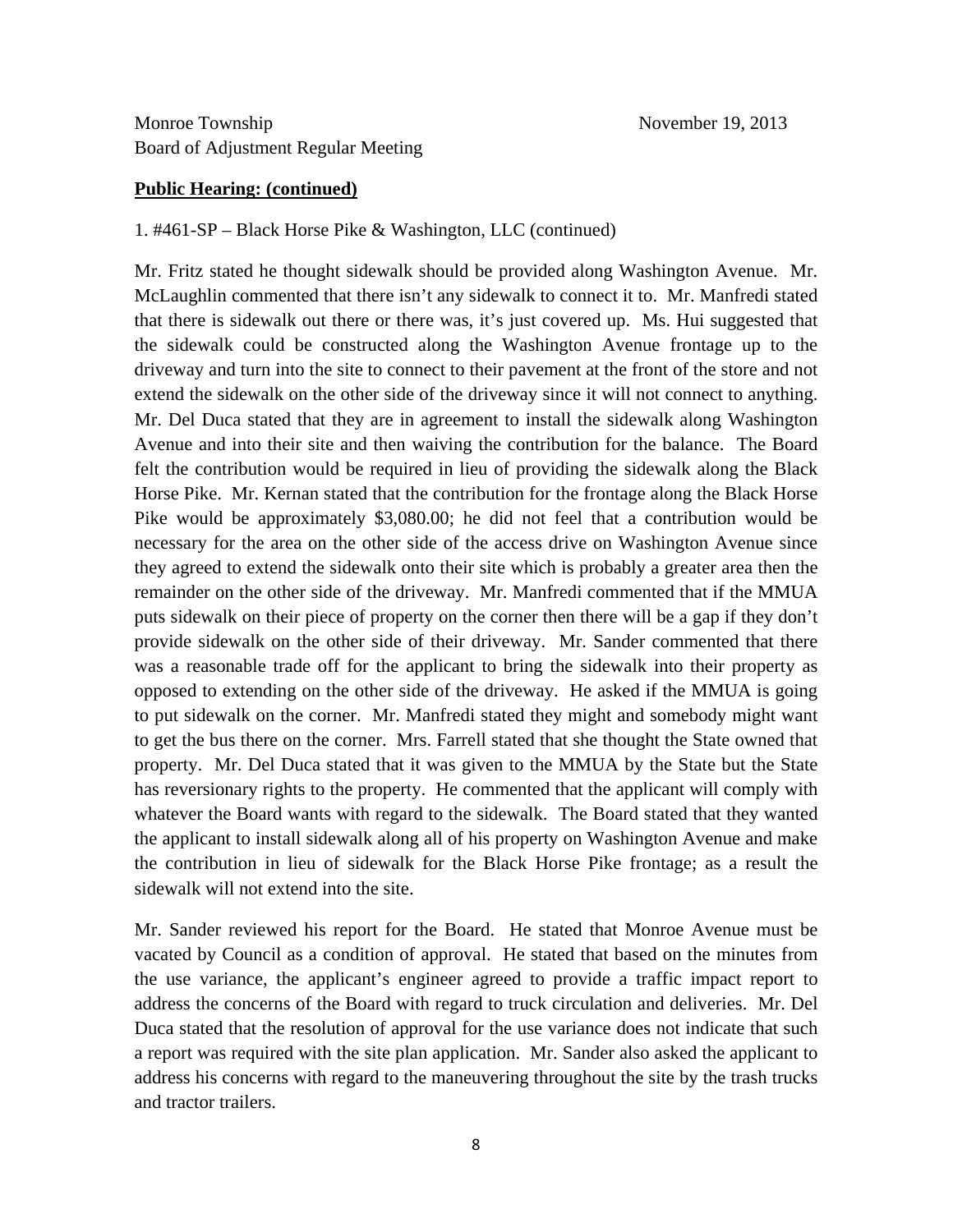#### **Public Hearing: (continued)**

1. #461-SP – Black Horse Pike & Washington, LLC (continued)

Mr. Pettit testified that they did submit the traffic information to the NJDOT and that he would provide a copy of that submission to the Board if necessary. Mr. Del Duca commented that they did not believe an additional traffic impact report is necessary. Mr. Sander commented that the concern was the maneuverability on the site with regard to the delivery vehicles and trash removal vehicles. Mr. Del Duca stated that that information is not contained in a traffic impact report but that Mr. Pettit can address those issues.

Mr. Pettit stated that they did submit a truck circulation plan as part of the submission of plans to the Board's professionals. Mr. Sander stated that the trucks have to back up quite a distance on the site in order to maneuver out of the site, he expressed his concern especially with the parking spaces located on the side of the building. Mr. Pettit stated that in addition to submission to the NJDOT and the Board, they also submitted the plan to the corporate office for Advanced Auto and they did not feel the truck circulation was an issue since there would only be one or two deliveries a week during off peak hours. Mr. Sander asked if that pertained to the trash pick-up too. Mr. Pettit stated that trash removal will occur a couple of times a week as well and during off peak hours. Mr. Sander stated that there is a certification that must be added to the Phase I Environmental Site Assessment report that was not included as per the ordinance. Mr. Del Duca stated that they will get that certification from the consultant that prepared the report as a condition of approval. Mr. Sander indicated that the applicant must provide an annual maintenance plan to the Township prior to April  $15<sup>th</sup>$  of each year and agreement to provide that submission should be a condition of site plan approval. A rodent control plan must be provided and the building footprint must be corrected on the architectural plans to agree with the site plan. Mr. Pettit agreed to provide the rodent control plan and make the noted correction to the building footprint.

Mr. Sander commented that there isn't a loading area depicted on the plan. Mr. Lara stated that unloading of the delivery truck is done with a pallet jack and takes about an hour to an hour and half; there isn't any loading by hand from the truck. The door will be shown on the revised plan. The applicant agreed to the other minor comments in Mr. Sander reports including the posting of bonding and inspection escrows and outside agency approvals.

Motion passed to open the hearing to the public. There being none, motion passed to close the hearing to the public.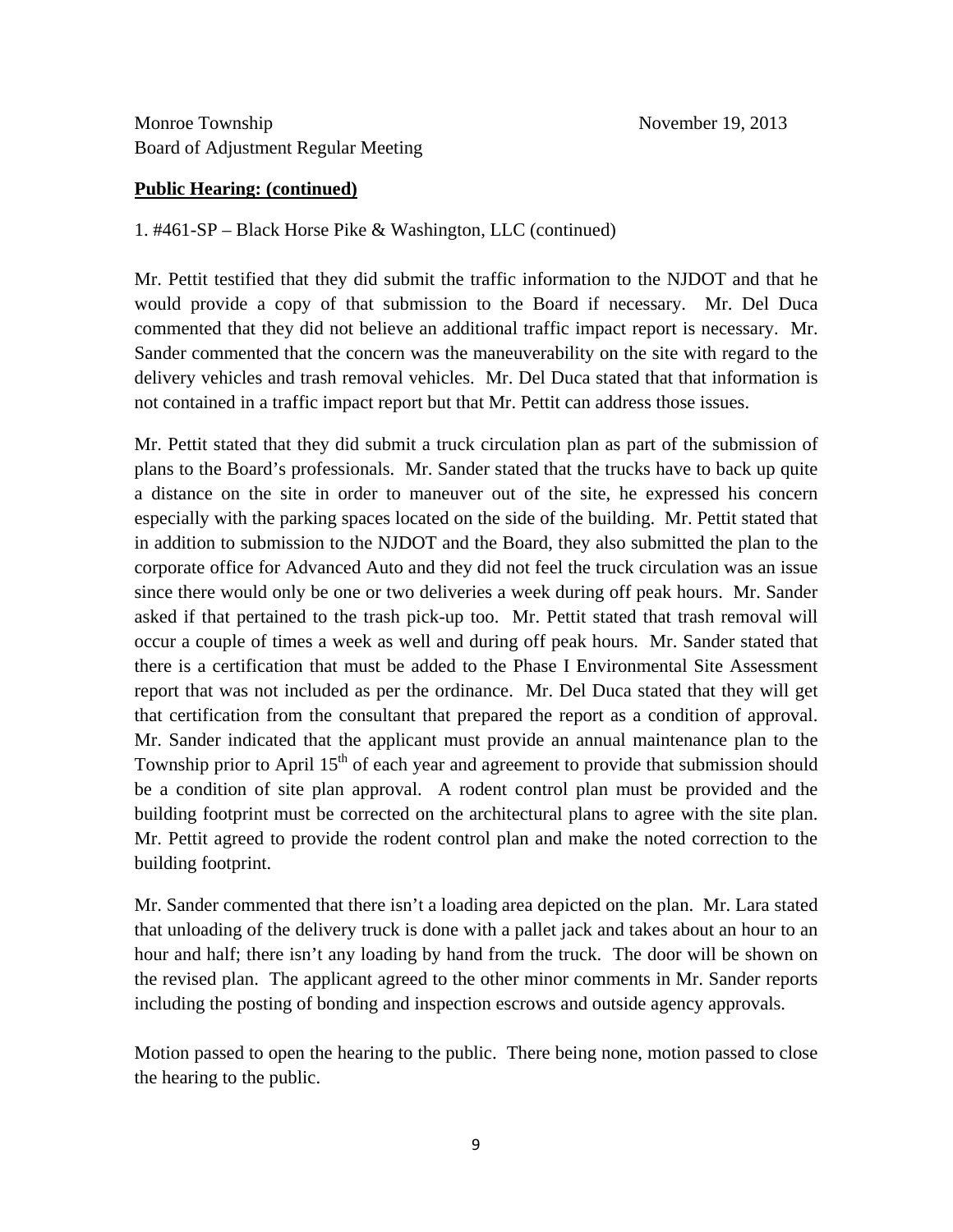### **Public Hearing: (continued)**

1. #461-SP – Black Horse Pike & Washington, LLC (continued)

Mr. Del Duca asked if the applicant has the option to install the sidewalk along the Black Horse Pike or make the contribution. Mrs. Farrell stated that the applicant should decide that issue this evening. Mr. Kozak commented that the Board would prefer the contribution. It was noted that the applicant has the option to install the sidewalk if they choose. Mr. Del Duca indicated that the revised plans would reflect the applicant's decision with regard to the sidewalk on the Black Horse Pike.

Mr. Marmero reviewed the variances, waivers, and conditions of approval set forth by the professional's reports and as discussed and agreed to at the hearing. Motion by Mr. Carney, seconded by Ms. Hui to grant the applicant preliminary and final site plan approval along with the required variances and waivers subject to the conditions stated on the record and listed in the professionals reports and the submission of revised plans in accordance with those conditions. Roll call vote: Ayes – Mr. Carney, Ms. Hui, Mr. Fitzgerald, Mr. Fritz, Mr. Manfredi, Mr. Salvadori, Mr. McLaughlin. Nays – Zero. Abstentions – Zero.

The Board took a brief recess.

### **Discussion:**

1. #13-20 – Salvatore Nardello – Interpretation

Present – Salvatore Nardello, applicant.

Member's packets contained: 1. A copy of the applicant's application for interpretation including paperwork from the machine shop that was in operation in this building up to 2007. 2. A copy of Resolution 80-19 for the original use variance granted to the owner at the time for the machine shop. 3. A copy of the tax map showing the lot in question, a survey, and photographs of the property.

Mr. Nardello was sworn in by Mr. Marmero. Mr. McLaughlin asked Mr. Nardello to explain his request to the Board.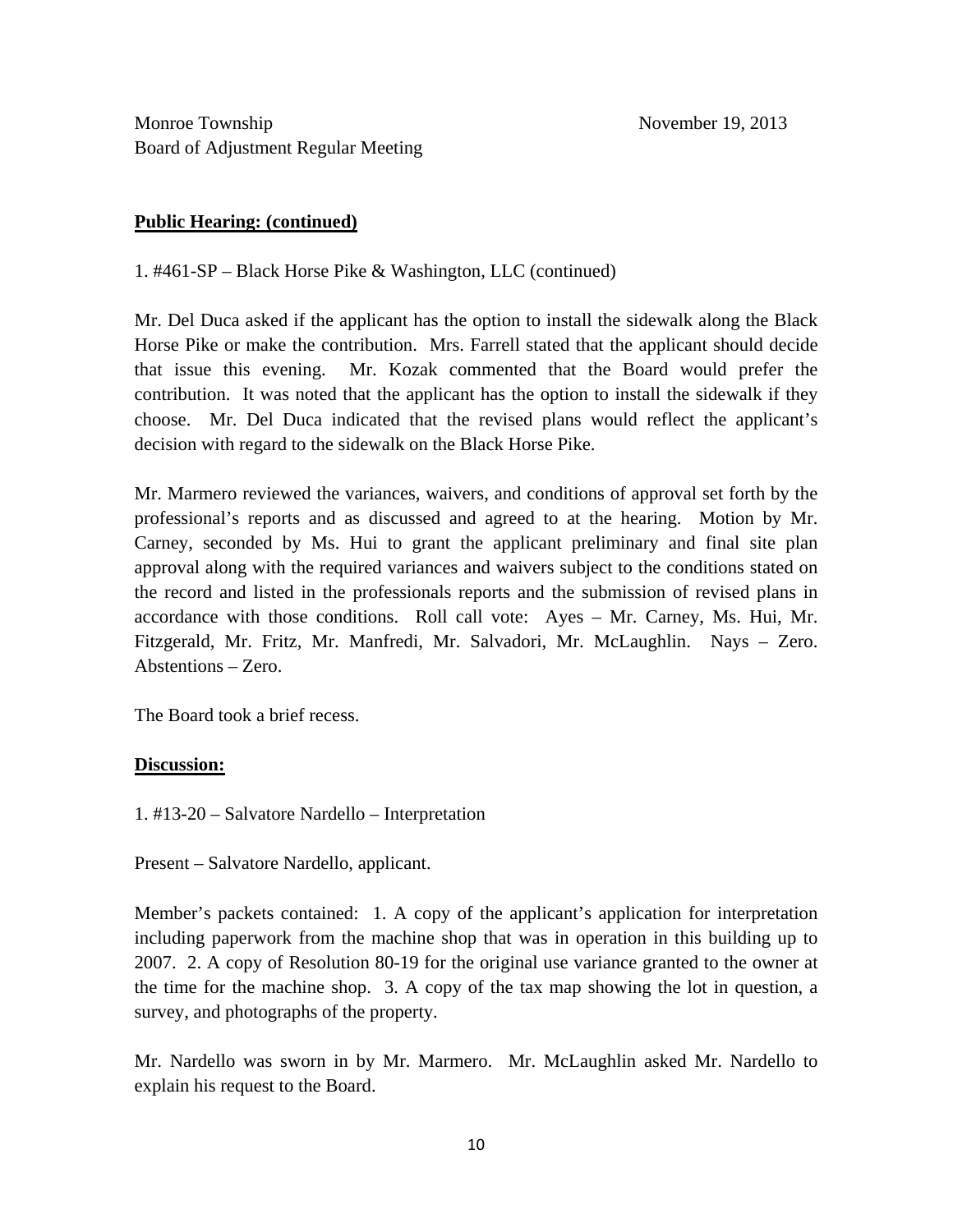## **Discussion: (continued)**

## 1. #13-20 – Salvatore Nardello (continued)

Mr. Nardello replied that his request is to the determination of the property being grandfathered with regard to the use of the property for a machine shop. The building was built in 1965 and used for a machine shop. Mr. Nardello purchased the property in 1991 and his son ran the machine shop up to 2007 when he closed the business. He was prepared to sell the building to a buyer who intended to continue the use but the financing for the buyer fell through due to the housing crisis. The building has been vacant ever since. He has someone who is interested in leasing the building and using it for a machine shop; however the zoning of the property has changed since the time he purchased the property, a fact he was unaware of until he inquired about reopening the building. The zoning used to be R-10S/light industrial and has since changed to a RD-A zone.

Mr. McLaughlin asked if there had been some sort of fire on that property. Mr. Nardello stated that there used to be a house on the property as well, but the house burned down and the former owners rebuilt a house directly behind the property on another lot. Mr. Manfredi commented that the building has been used as a machine shop for as long as he has lived in Williamstown. Mr. Marmero stated that the only issue would be is to whether or not the use was abandoned. He commented on the law and the definition of abandonment which is an intention to abandon and/or an overt act or failure to act which carries a sufficient implication that the owner does not plan or does not retain interest in the subject matter of the abandonment. In this case the applicant has testified that there was never any intent to abandon and gave testimony as to the reason why it has been closed for six years. There has never been a change of use; the building has just been vacant. Mr. Marmero advised the Board that he did not see this as a case of abandonment or the intent to abandon and he would not have a problem from a legal standpoint with the Board allowing the applicant to continue the use as a machine shop.

Motion by Mr. Salvadori, seconded by Mr. Fritz to allow the use to continue as a machine shop. Roll call vote: Ayes – Mr. Salvadori, Mr. Fritz, Mr. Carney, Mr. Fitzgerald, Mr. Manfredi, Ms. Hui, Mr. McLaughlin. Nays – Zero. Abstentions – Zero.

2. #09-02 – Christopher Fazzio/Jason Giloley – Use Variance Extension

Member's packets contained: 1. Letter dated October 31, 2013 prepared by Christopher Fazzio.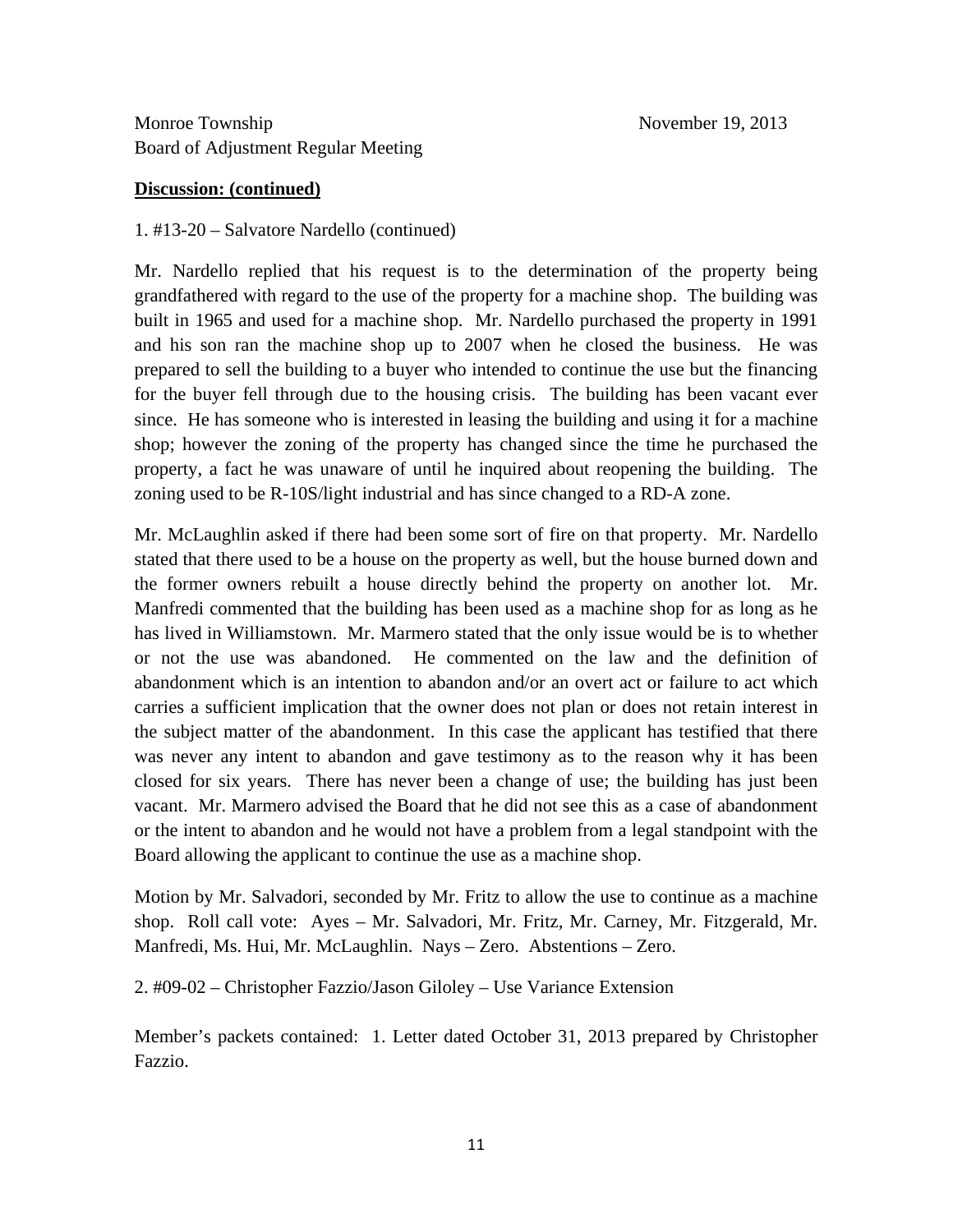### **Discussion: (continued)**

Mr. Marmero stated that this is the standard letter the Board has been getting every year from Mr. Fazzio with regard to the use of property for the storage of materials and his request for another extension. Mr. Marmero commented that he discussed this letter with Mrs. Farrell today and they are not going to require any action on this matter this evening. After further investigation, Mr. Marmero concluded that the applicant must provide public notice for this extension because they are seeking to modify the conditions of the use variance; essentially the set period of time placed on the applicant by the Board. Mrs. Farrell explained that the applicant cannot be heard until the December 17, 2013 meeting since he has to send public notice. Mr. McLaughlin asked when the extension expires for this year. Mrs. Farrell stated that the extension expires sometime this week of November. Mr. Fritz commented that the applicant brought in truck loads of pipe to the new site a few weeks ago while he hasn't cleaned the stuff off of the old site. Mrs. Farrell stated that she will contact Mr. Fazzio to see if he is available to come to the December 17, 2013 meeting.

### **Public Portion:**

Motion passed to open the meeting to the public. There being none, motion passed to close the meeting to the public.

### **Reports:**

1. Mrs. Farrell stated that the next meeting is scheduled for December 3, 2013. She informed the Board members that there is a use variance scheduled for that meeting and asked that the members please try to be present. She explained that the applicant is asking for a site plan waiver in conjunction with their use variance application. The Board will have to make the determination at the time of the use variance whether or not they want a site plan or will accept the site plan waiver. There was further discussion on site plan waivers by the Board.

2. Mr. Kozak asked whether or not the prior applicant for the Advanced Auto would be required to install curbing as well as the sidewalk. He didn't think curbing was mentioned by anyone. Mrs. Farrell commented that she didn't think the ordinance requires curbing just sidewalk. Mr. Manfredi commented that the applicant should be required to install the curbing as well because that is how it gets done; the developer has to do it. Mr. Kernan commented that Mr. Sander can ask where the curbing is when they submit their revised plans. Mr. Sander stated that he could ask about the curbing but the applicant might say they are not required to install the curbing. Mr. Kozak stated that he was just curious as to why it wasn't brought up at the hearing.